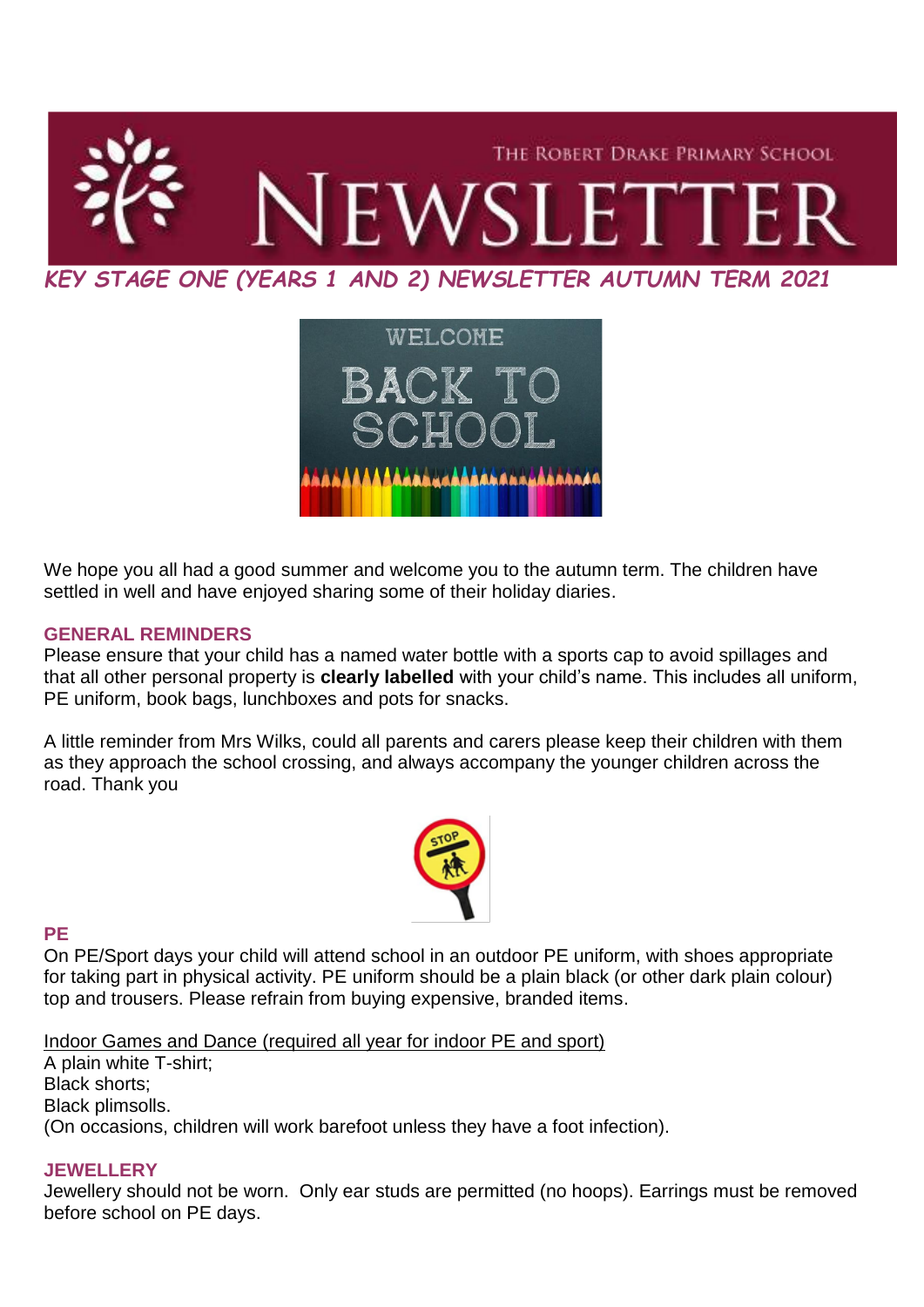Please make sure that your child can fasten and unfasten their own clothes (this is needed when they use the toilet). They should also be able to put their shoes and tie their laces independently. If your child can not tie their own laces, please send them to school in footwear they can fasten independently.

PE/Sport in Key Stage 1 will take place on:

| NJ | Tuesday, Thursday and Friday |
|----|------------------------------|
| CG | Monday, Tuesday and Friday   |
| ΝB | Monday, Tuesday and Friday   |





In English we will be studying:

- Week 1 Friendship Week
- Week 2 Friendship Week
- Week 3 Handwriting and Grammar
- Week 4 Sentence Stacking
- Week 5 Sentence Stacking
- Week 6 Writing a Recount
- Week 7 Instructional Writing
- Week 8 Assessment Week
- Week 9 Theme Week
- Week 10 Fictional Writing
- Week 11 Fictional Writing
- Week 12 Narratives Story
- Week 13 Narratives Story
- Week 14 –Narratives Story
- Week 15 Assessment Week



In Maths we will be studying:

- Week 1 Friendship Week
- Week 2 Counting, Partitioning and Calculating
- Week 3 Counting, Partitioning and Calculating
- Week 4 Counting, Partitioning and Calculating
- Week 5 Addition and Subtraction
- Week 6 Addition and Subtraction
- Week 7 Addition and Subtraction
- Week 8 Geometry -Shape
- Week 9 Geometry Shape
- Week 10 Measurement Money
- Week 11 Measurement Money
- Week 12 Statistics
- Week 13 Number Fluency
- Week 14 Number Fluency
- Week 15 Christmas Themed Activities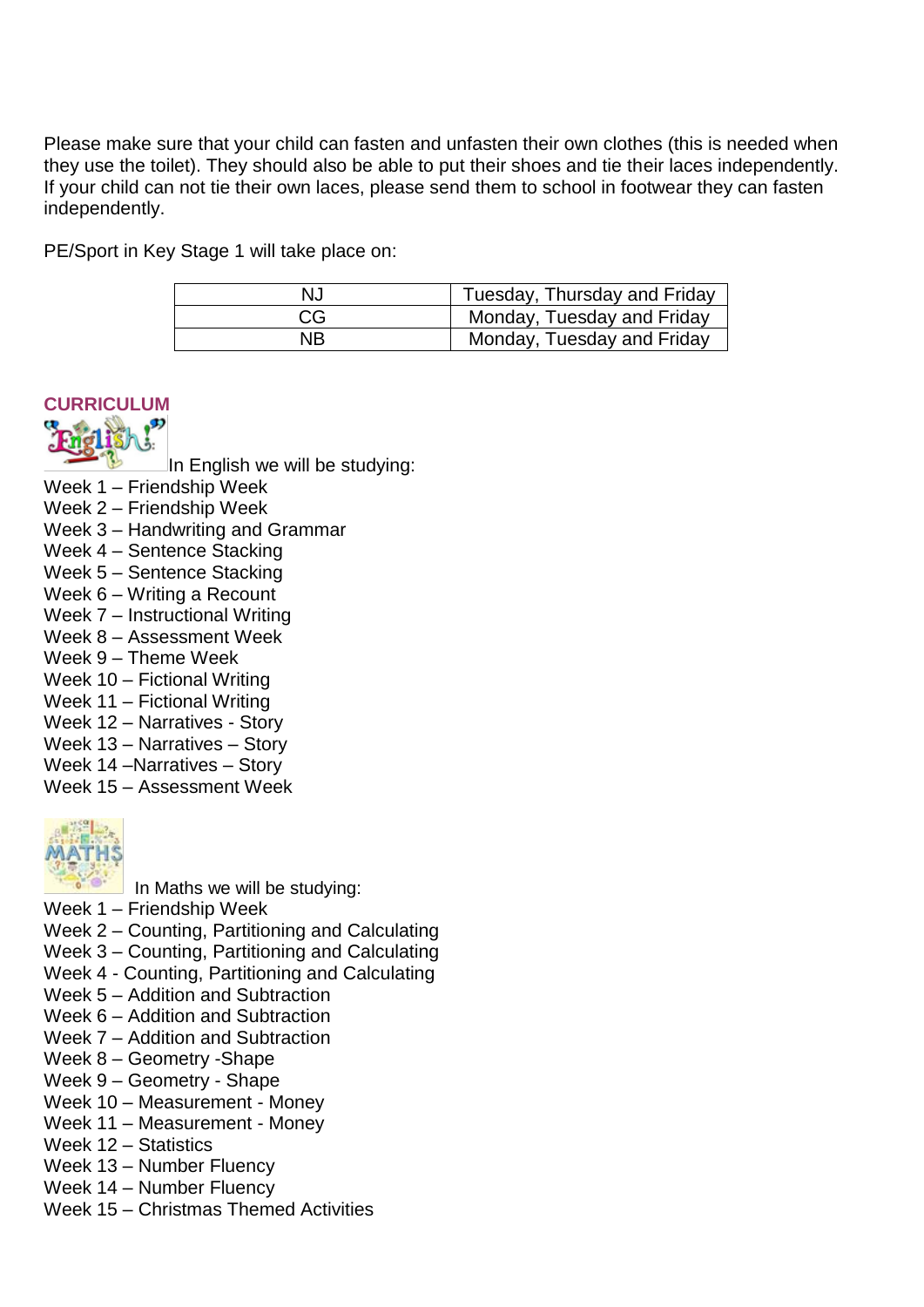During Friendship Week the children will learn about their new classes and how they can make a positive contribution. This links to our PSHE topic of 'Relationships'.



In science, the children will be learning about what plants need to grow. In geography, we will be investigating where our food comes from, which links with our D.T. module that involves the children designing and making their own fruit smoothies.



During computing, we will be focusing on 'Online Safety', encouraging the children to be safe and SMART

aware. **This links with our D.T. unit where the children will be learning to use a video** camera to make a short video on how to make their fruit smoothie.

In our history lessons we will be learning about the lives of individuals who have contributed to national achievements. We will be focussing upon Florence Nightingale.



During our R.E. topic we will be discussing special people in our lives and community, linking to special people celebrated by Christians.



In P.E. we will be learning and developing a variety of different skills and applying them when using a selection of equipment. Moving onto dance which will be linked with our music topic of 'Hands, Feet, Heart and World'.